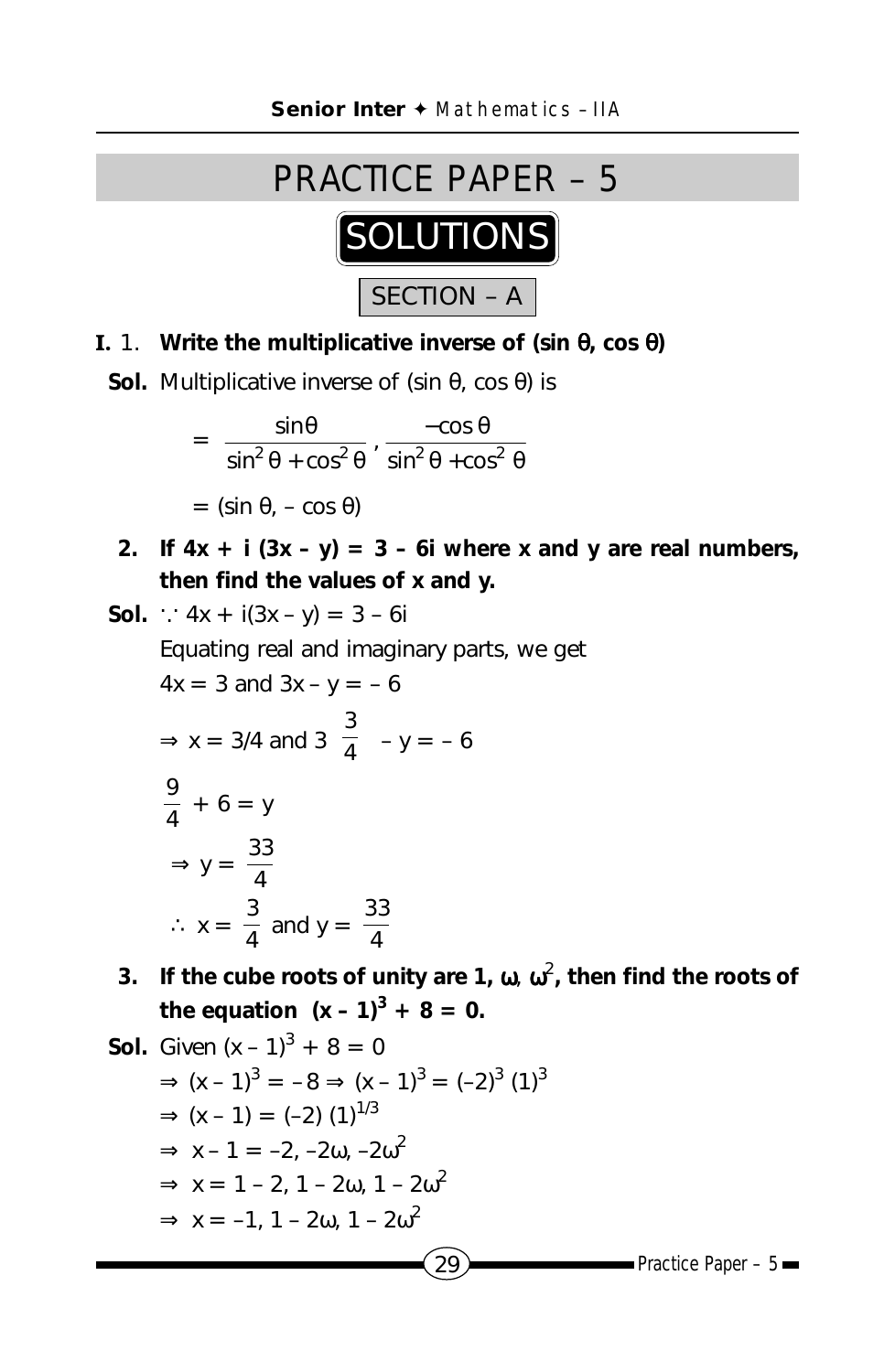**4.** If  $x^2 - 6x + 5 = 0$  and  $x^2 - 3ax + 35 = 0$  have a common root, **then find** *a***.**

**Sol.** The roots of the equation

 $x^2 - 6x + 5 = 0$  are  $(x - 1)(x - 5) = 0$  $\Rightarrow$  x = 1, x = 5 **Case (i)**:  $x = 1$  is a common root then it is also root for the equation  $x^2 - 3ax + 35 = 0$  $\Rightarrow$  1 – 3a (1) + 35 = 0  $\Rightarrow$  a =  $\frac{36}{3}$  = 12 **Case (ii)**:  $x = 5$  is a common root then  $(5)^{2}$  – 3a (5) + 35 = 0  $\Rightarrow 60 - 15a = 0 \Rightarrow a = 4$ ∴  $a = 12$  (or)  $a = 4$ 

**5. Form the polynomial equation whose roots are the squares of the roots of**  $x^3 + 3x^2 - 7x + 6 = 0$ 

**Sol.** Given equation is  $f(x) = x^3 + 3x^2 - 7x + 6 = 0$ 

Required equation is  $f(\sqrt{x}) = 0$ 

 $\Rightarrow$  x  $\sqrt{x}$  + 3x – 7 $\sqrt{x}$  + 6 = 0  $\Rightarrow$   $\sqrt{x}$  (x – 7) = – (3x + 6) Squaring on both sides,  $\Rightarrow$  x(x – 7)<sup>2</sup> = (3x + 6)<sup>2</sup>  $\Rightarrow$  x (x<sup>2</sup> – 14x + 49) = 9x<sup>2</sup> + 36 + 36x  $\Rightarrow$  x<sup>3</sup> - 14x<sup>2</sup> + 49x - 9x<sup>2</sup> - 36x - 36 = 0 i.e.  $x^3 - 23x^2 + 13x - 36 = 0$ 

- **6. Find the number of 5 letter words that can be formed using the letters of the word 'MIXTURE' which begin with an vowel when repetitions are allowed.**
- **Sol.** The word MIXTURE has 7 letters 3 vowels {E, I, U} and 4 consonants {E, M, R, X} we have to fill up 5 blanks.

$$
30
$$

 $P$ ractice Paper – 5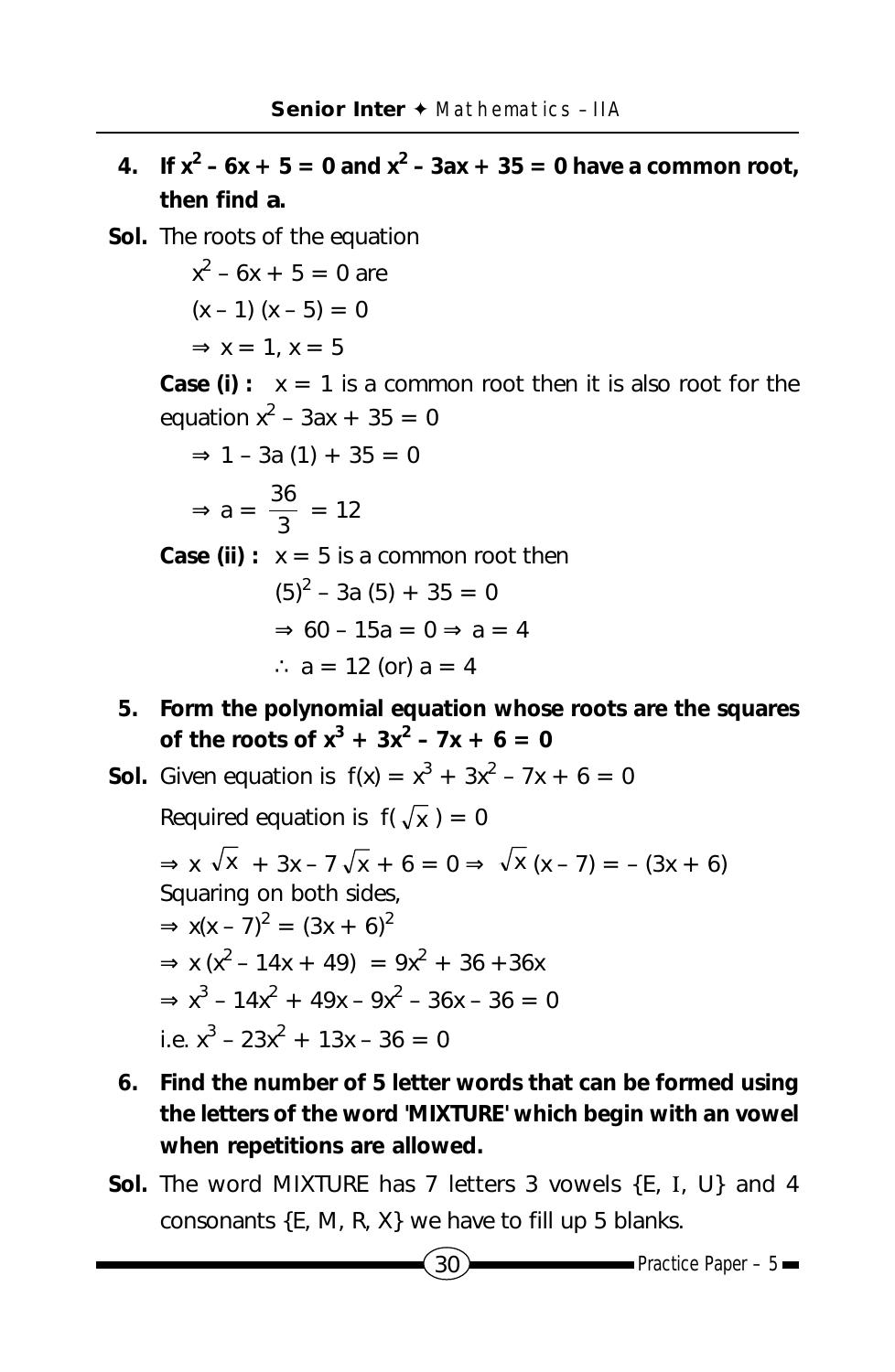

8. **Find an approximate value of the following corrected to 4 decimal places. <sup>5</sup> 32.16**

**Sol.** 
$$
\sqrt[5]{32.16} = (32 + 0.16)^{1/5}
$$

$$
= (32)^{1/5} \cdot \left(1 + \frac{0.16}{32}\right)^{1/5}
$$

$$
= 2 [1 + 0.005]^{1/5}
$$

$$
= 2 \left[1 + \frac{1}{5}(0.005) + \frac{\frac{1}{5}(-\frac{4}{5})}{2!}(0.005)^2 + \dots \right]
$$

$$
= 2 \left[1 + 0.001 - \frac{2}{25}(0.000025) + \dots \right]
$$

$$
= 2(1.001) = 2.002
$$

$$
\therefore \sqrt[5]{32.16} = 2.002
$$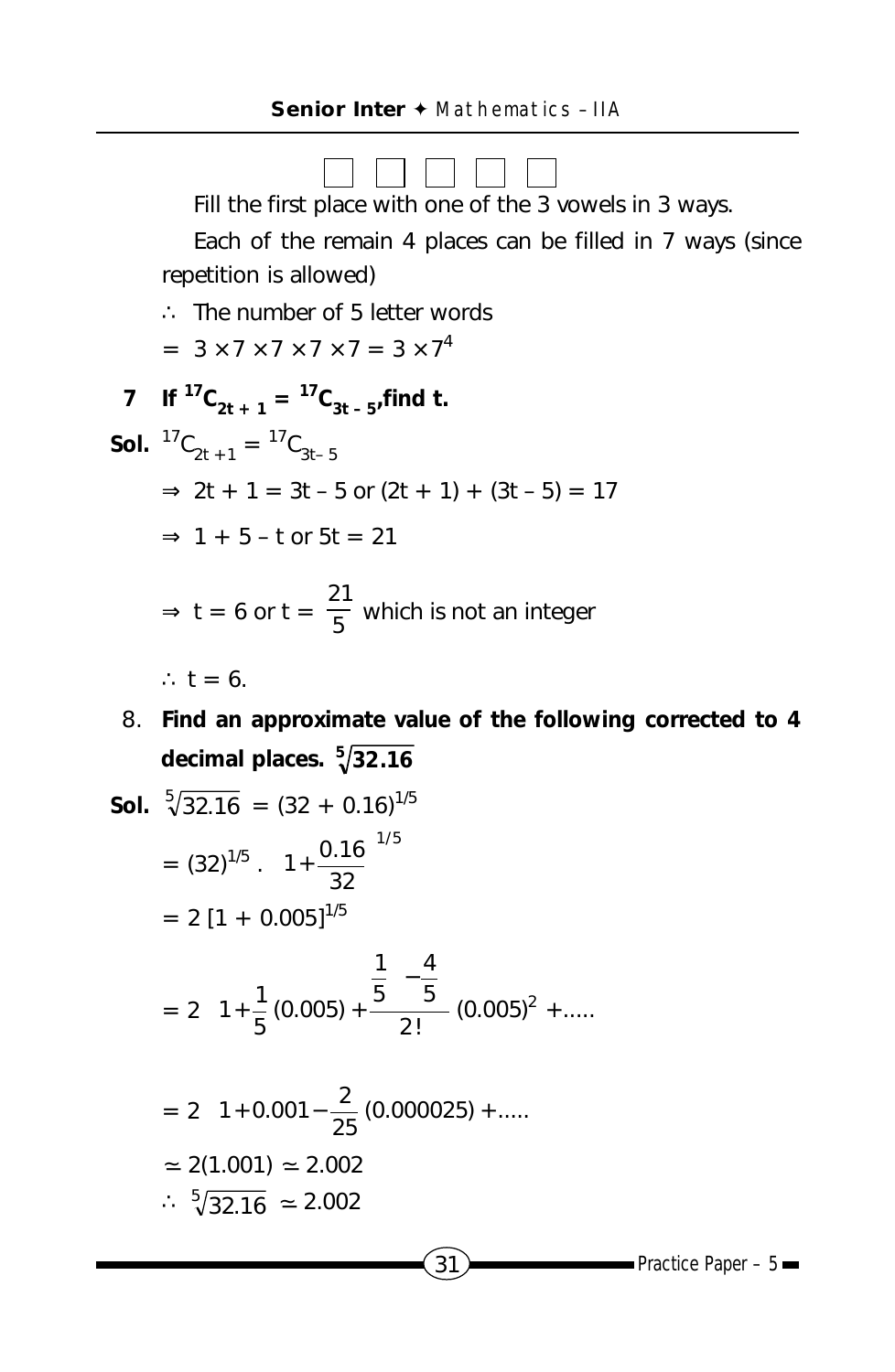- 9. **In the experiment of throwing a die, consider the following events : A = {1, 3, 5}, B = {2, 4}, C = {6} Are these events mutually exclusive ?**
- **Sol.** Since the happening of one of the given events A, B, C prevents the happening of other two, hence the given events are mutually exclusive.

Otherwise  $A \cap B = \phi$ ,  $B \cap C = \phi$ ,  $C \cap A = \phi$ 

Hence they are mutually exclusive events.

- **10. For a binomial distribution with mean 6 and variance 2, find the first two terms of the distribution.**
- **Sol.** Let n, p be the parameters of a binomial distribution

| Mean $(np) = 6$                                                             | $(1)$        |
|-----------------------------------------------------------------------------|--------------|
| and variance (npq) = $2$                                                    | $\ldots$ (2) |
| then $\frac{npq}{np} = \frac{2}{6} \Rightarrow q = \frac{1}{3}$             |              |
| : $p = 1 - q = 1 - \frac{1}{3} = \frac{2}{3}$                               |              |
| From $(1)$ n P = 6                                                          |              |
| $n\left(\frac{2}{3}\right)=6$                                               |              |
| $n = \frac{18}{2} = 9$                                                      |              |
| First two terms of the distribution are                                     |              |
| $P(X = 0) = {}^{9}C_{0} \left(\frac{1}{3}\right)^{9} = \frac{1}{3^{9}}$ and |              |

P(X = 0) = <sup>9</sup>C<sub>0</sub> 
$$
\left(\frac{1}{3}\right)^5 = \frac{1}{3^9}
$$
 and  
P(X = 1) = <sup>9</sup>C<sub>1</sub>  $\left(\frac{1}{3}\right)^8 \left(\frac{2}{3}\right) = \frac{2}{3^7}$   
Q32  
Practice Paper - 5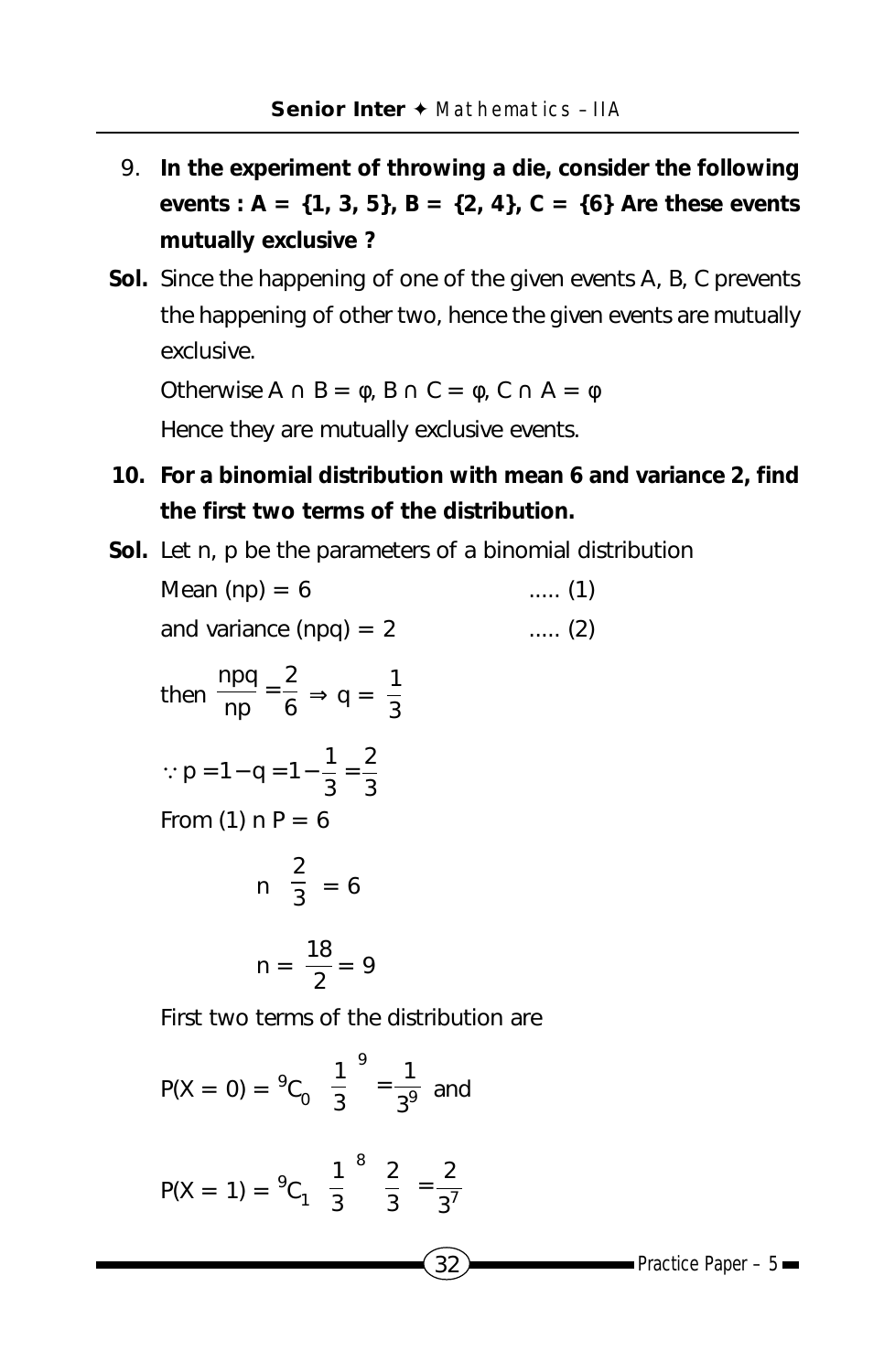## SECTION – B

- **II.11.** The points P, Q denote the complex numbers  $z_1$ ,  $z_2$  in the Argand diagram. O is the origin. If  $z_1\overline{z}_2 + z_2\overline{z}_1 = 0$ , show that  $|POQ = 90^{\circ}.$ 
	- **Sol.** Let  $z_1 = x_1 + iy_1$  and  $z_2 = x_2 + iy_2$ Then  $P(x_1, y_1)$ ,  $Q(x_2, y_2)$ ,  $Q(0, 0)$  $\overline{z}_1 = x_1 - iy_1$ ,  $\overline{z}_2 = x_2 - iy_2$  $2_1\overline{2}_2 + 2_2\overline{2}_1 = (x_1 + iy_1)(x_2 - iy_2) + (x_2 + iy_2)(x_1 - iy_1) = 0$  $x_1x_2 + y_1 y_2 - i x_1y_2 + i x_2y_1 + x_1x_2 + y_1y_2 - i x_2y_1 + i x_1y_2 = 0$  $2(x_1x_2 + y_1y_2) = 0$  $x_1x_2 + y_1y_2 = 0$  $x_1x_2 = -y_1y_2$   $\overline{)}$  $\overline{a}$  $\overline{\phantom{a}}$ l − 1 1 y x  $\overline{\phantom{a}}$  $\big)$  $\left( \right)$  $\overline{\phantom{a}}$ l − 2 2 y x  $= -1$ Slope of OP x Slope of  $OQ = -1$ ∴ OP, OQ are perpendicular  $\Rightarrow$  POQ = 90°

**12.** Solve the inequation  $\sqrt{x+2} > \sqrt{8-x^2}$ .

**Sol.** When  $a, b \in R$  and  $a \ge 0$ ,  $b \ge 0$  then  $\sqrt{a} > \sqrt{b} \Leftrightarrow a > b \ge 0$ 

$$
\therefore \sqrt{x+2} > \sqrt{8-x^2}
$$
  
\n
$$
\Leftrightarrow x + 2 > 8 - x^2 \ge 0 \text{ and } x > -2, |x| < 2\sqrt{2}
$$
  
\nWe have  $(x + 2) > 8 - x^2$   
\n
$$
\Leftrightarrow x^2 + x - 6 > 0
$$
  
\n
$$
\Leftrightarrow (x + 3) (x - 2) > 0
$$
  
\n
$$
\Leftrightarrow x \in (-\infty, -3) \cup (2, \infty)
$$
  
\nWe have  $8 - x^2 \ge 0$   
\n33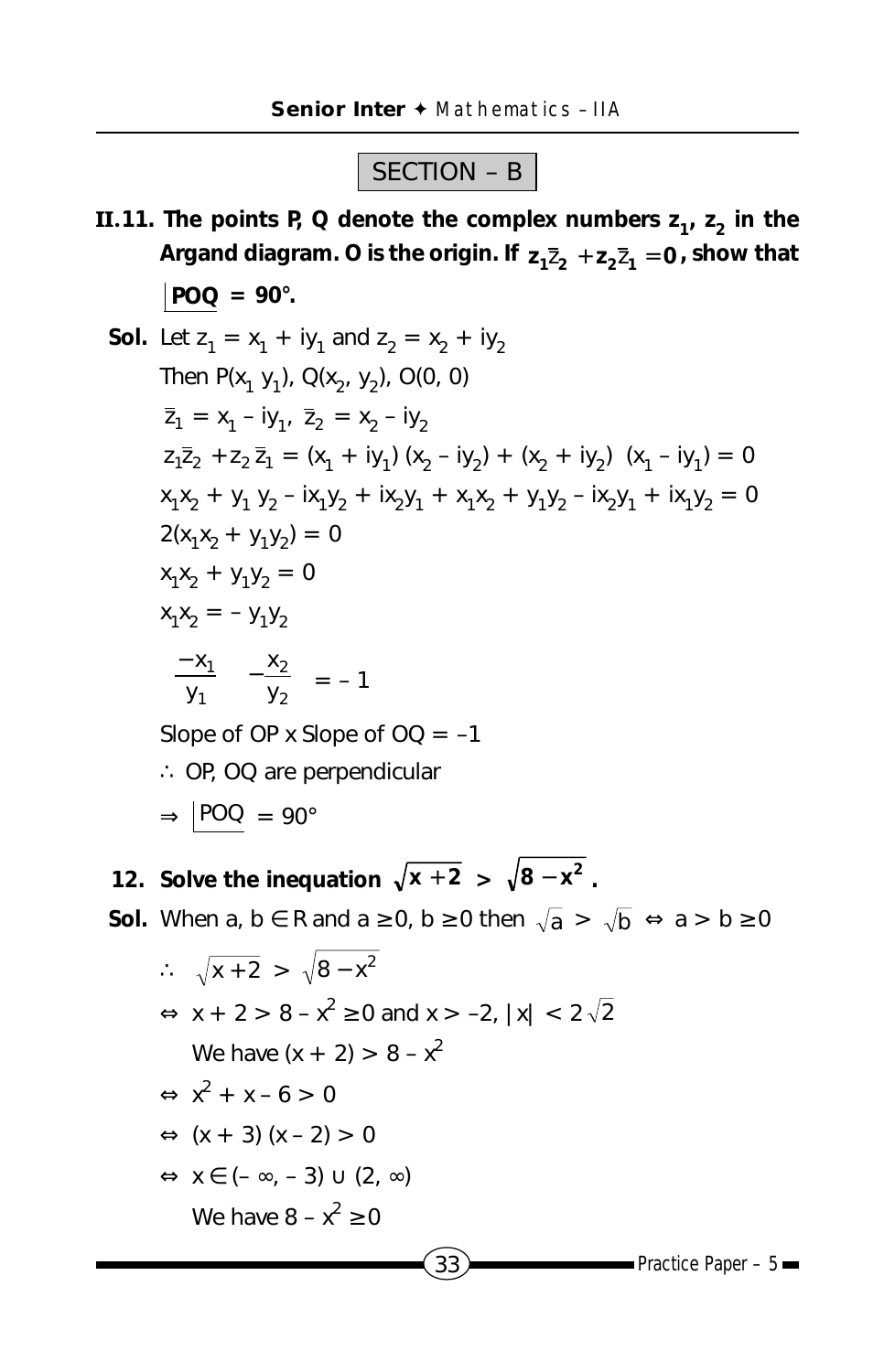$$
\Leftrightarrow x^2 \le 8 \Leftrightarrow |x| < 2\sqrt{2}
$$
\n
$$
\Leftrightarrow x \in [-2\sqrt{2}, 2\sqrt{2}]
$$
\nAlso  $x + 2 > 0 \Leftrightarrow x > -2$   
\nHence  $x + 2 > 8 - x^2 \ge 0$   
\n
$$
\Leftrightarrow x \in ((-\infty, -3) \cup (2, \infty)) \cap [-2\sqrt{2}, 2\sqrt{2}]
$$
\nand  $x > -2$   
\n
$$
\Leftrightarrow x \in (2, 2\sqrt{2})
$$
\n
$$
\therefore \text{ The solution set is } [x \in \mathbb{R} : -2 < x \le 2\sqrt{2}]
$$

**13.** Solve the equations  $6x^3 - 11x^2 + 6x - 1 = 0$ , given that the **roots of each are in H.P.**

**Sol.** Given equation is 
$$
6x^3 - 11x^2 + 6x - 1 = 0
$$
 --- (1)

Put 
$$
y = \frac{1}{x}
$$
 so that  $\frac{6}{y^3} - \frac{11}{y^2} + \frac{6}{y} -1 = 0$   
\n $6 - 11y + 6y^2 - y^3 = 0$   
\n $y^3 - 6y^2 + 11y - 6 = 0$  --- (2)  
\nRoots of (1) are in H.P.  $\Rightarrow$  Roots of (2) are in A.P.  
\nLet  $a - d$ ,  $a$ ,  $a + d$  be the roots of (2)  
\nSum =  $a - d + a + a + d = 6$   
\n $3a = 6 \Rightarrow a = 2$   
\nProduct =  $a(a^2 - d^2) = 6$   
\n $2(4 - d^2) = 6$   
\n $4 - d^2 = 3$   
\n $\Rightarrow d^2 = 1$ ,  $d = 1$   
\n $a - d = 2 - 1 = 1$ ,  $a = 2$ ,  $a + d = 2 + 1 = 3$   
\nThe roots of (2) are 1, 2, 3  
\nThe roots of (1) are  $1, \frac{1}{2}, \frac{1}{3}$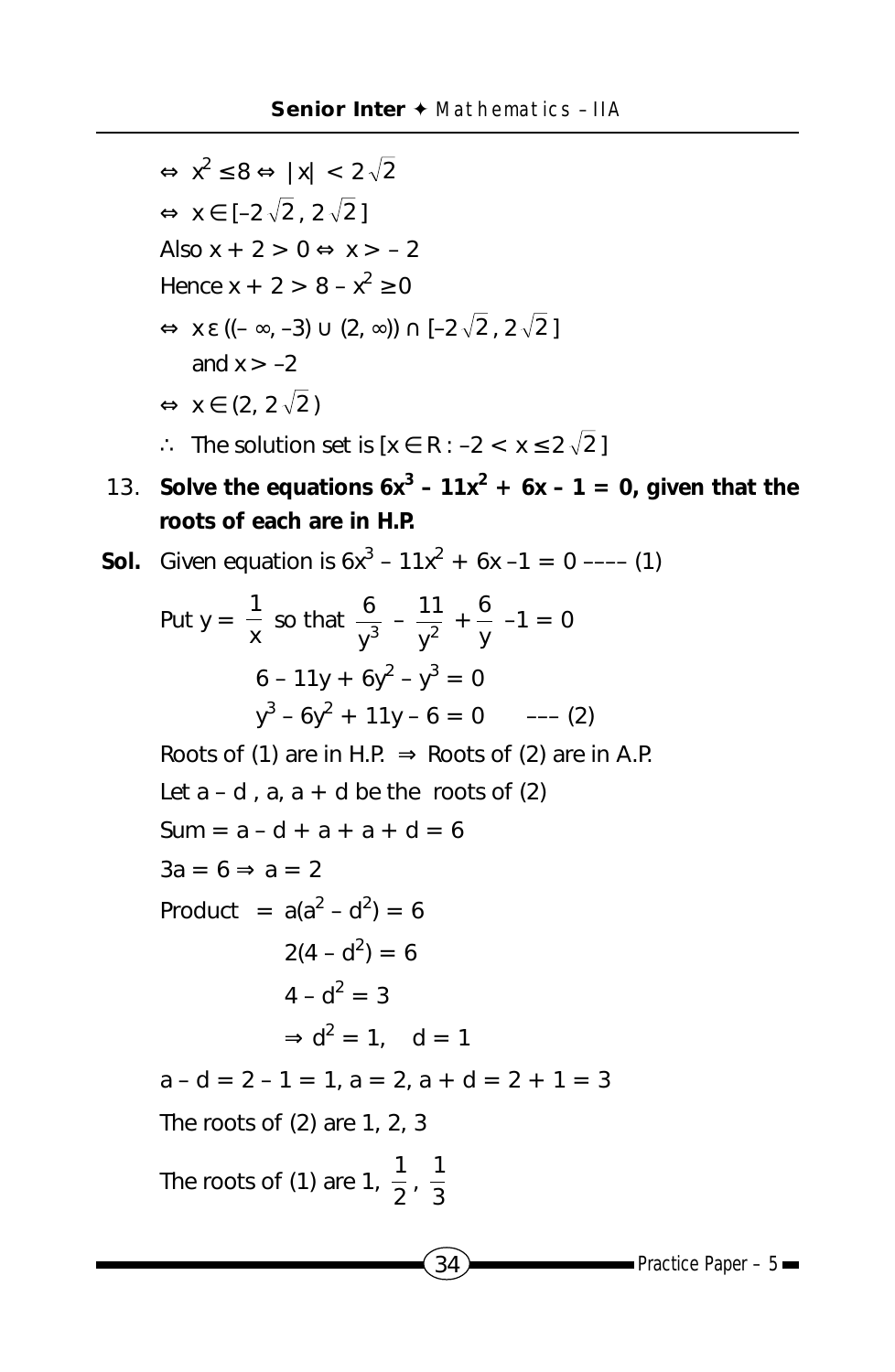- 14. **Find the number of ways of arranging the letters of the word MONDAY so that no vowel occupies even place.**
- **Sol.** In the word MONDAY there are two vowels, 4 consonants and three even places, three odd places.

Since no vowel occupies even place, the two vowels can be filled in the three odd places in  $^3{\mathsf P}_2$  ways. The 4 consonants can be filled in the remaining 4 places in 4! ways.

∴ The number of required arrangements

$$
= {}^{3}P_{2} \times 4! = 6 \times 24 = 144
$$

**15. Find the number of ways of arranging 6 red roses and 3 yellow roses of different sizes into a garland. In how many of them (i) all the yellow roses are together (ii) no two yellow roses are together**

*Hint : The number of circular permutations like the garlands of flowers, chains of beads etc., of n things =*  $\frac{1}{2}$  *(n – 1)*!

**Sol.** Total number of roses =  $6 + 3 = 9$ 

∴ The number of ways of arranging 6 red roses and 3 yellow roses of different sizes into a garland =  $\frac{1}{2}$  (9 – 1)! =  $\frac{1}{2} \times 8$ !

$$
= \frac{1}{2} \times 40,320 = 20,160
$$

i) Treat all the 3 yellow roses as one unit. Then we have 6 red roses and one unit of yellow roses. They can be arranged in garland form in  $(7 - 1)! = 6!$  ways. Now, the 3 yellow roses can be arranged among themselves in 3! ways.

But in the case of garlands, clockwise arrangements look alike.

∴ The number of required arrangements  $=$   $\frac{1}{2} \times 6! \times 3!$ 

$$
= \frac{1}{2} \times 720 \times 6 = 2160
$$

 $35$  Practice Paper – 5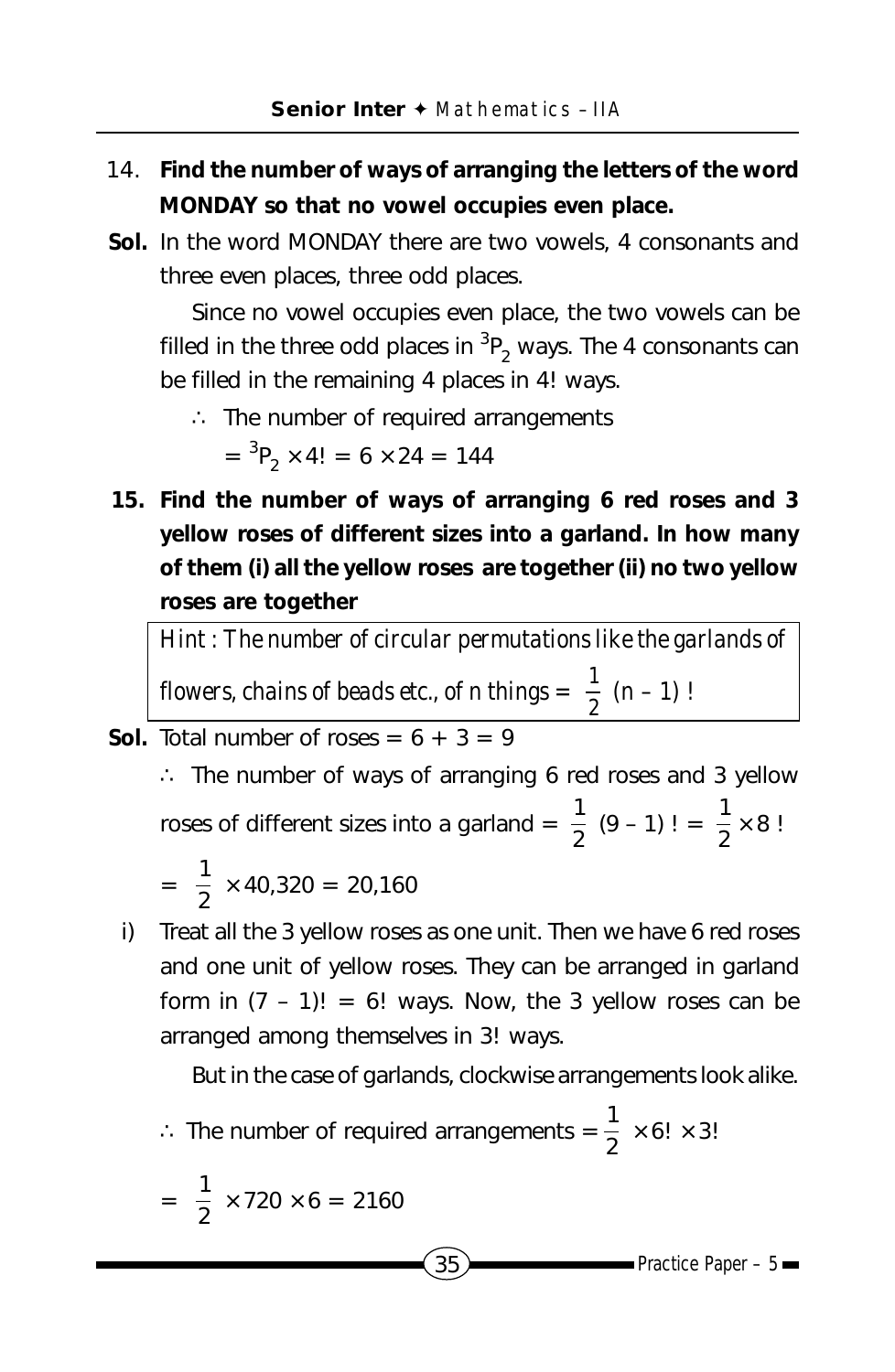ii) First arrange the 6 red roses in garland form in 5! ways. Then we can find 6 gaps between them. The 3 yellow roses can be arranged in these 6 gaps in  ${}^6P_3$  ways.

But in the case of garlands, clock–wise and anti–clockwise arrangements look alike.

$$
\therefore
$$
 The number of required arrangements =  $\frac{1}{2} \times 5! \times {}^{6}P_{3}$ 

$$
= \frac{1}{2} \times 120 \times 6 \times 5 \times 4 = 7200
$$

**16. Find the coefficient of x<sup>n</sup> in the power series expansion of**  $(x-1)^2(x-2)$ **x**  $\frac{1}{2}$  −1)<sup>2</sup>(x−2) specifying the region in which the expansion **is valid.**

Sol. 
$$
\frac{x}{(x-1)^2(x-2)} = \frac{A}{x-1} + \frac{B}{(x-1)^2} + \frac{C}{x-2}
$$

\nMultiplying with  $(x-1)^2(x-2)$ 

\n $x = A(x-1) (x-2) + B(x-2) + C(x-1)^2$ 

\nPut  $x = 1, 1 = B(-1) \Rightarrow B = -1$ 

\nPut  $x = 2, 2 = C(1) \Rightarrow C = 2$ 

\nPut  $x = 0, 0 = 2A - 2B + C \Rightarrow 2A = 2B - C$ 

\n $= -2 - 2 = -4 \Rightarrow A = -2$ 

\n $\therefore \frac{x}{(x-1)^2(x-2)} = \frac{-2}{x-1} - \frac{1}{(x-1)^2} + \frac{2}{x-2}$ 

\n $= \frac{2}{1-x} - \frac{1}{(1-x)^2} + \frac{2}{-2(1-\frac{x}{2})}$ 

\n $= 2(1-x)^{-1} - (1-x)^{-2} - (1-\frac{x}{2})^{-1}$ 

\n $= 2[1 + x + x^2 + \dots + x^n + \dots] - [1 + 2x + 3x^2 + \dots + (n + 1)x^n + \dots]$ 

\n $\boxed{36}$ 

\nPractice Paper - 5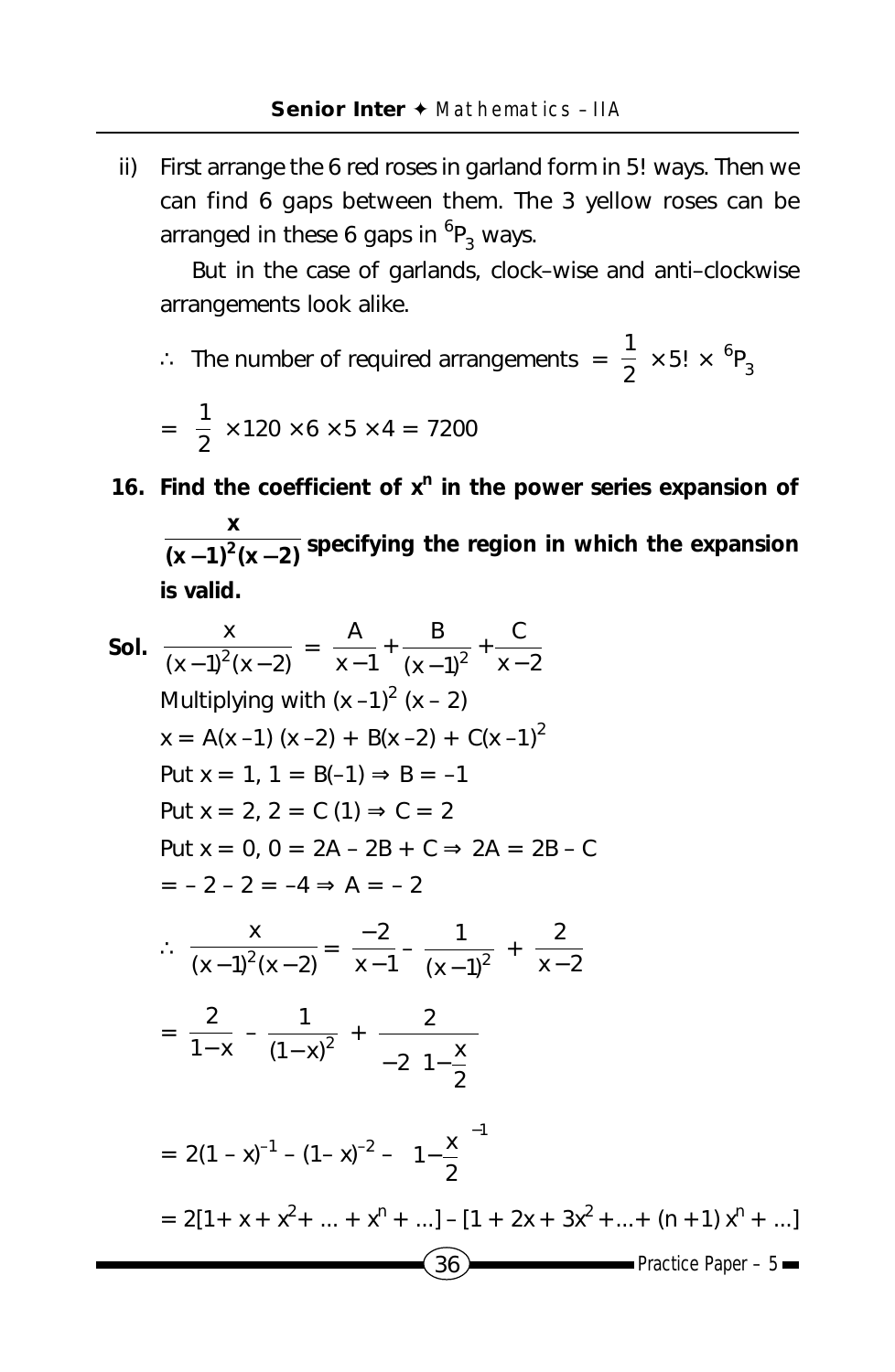$$
-\left[1+\frac{x^2}{2}+\frac{x^2}{4}+\ldots+\frac{x^n}{2^n}+\ldots\right]
$$

∴ Coefficient of 
$$
x^n = 2(1) - (n+1) - \left(\frac{1}{2^n}\right)
$$

$$
= 2 - n - 1 - \frac{1}{2^n} = 1 - n - \frac{1}{2^n}.
$$

- **17. Find the probability that a non leap year contains i) 53 Sundays ii) 52 Sundays only.**
- **Sol.** A non leap year contains 365 days 52 weeks and 1 day more.
	- i) We get 53 sundays when the remaining day is Sunday. Number of days in the week  $= 7$

$$
\therefore n(S) = 7
$$

Number of ways getting 53 Sundays.  $n(E) = 1$ 

$$
\therefore P(E) = \frac{n(E)}{n(S)} = \frac{1}{7}
$$

∴ Probability of getting 53 Sundays =  $\frac{1}{7}$ 

ii) Probability of getting 52 Sundays  $P(\overline{E}) = 1 - P(E)$ 

$$
= 1 - \frac{1}{7} = \frac{6}{7}.
$$
  
**SECTION - C**

 $37$  Practice Paper – 5 **III.18.** Find all the roots of the equation  $x^{11} - x^7 + x^4 - 1 = 0$ . **Sol.**  $x^{11} - x^7 + x^4 - 1 = 0$  $\Rightarrow$  x<sup>7</sup> (x<sup>4</sup> - 1) + 1 (x<sup>4</sup> - 1) = 0  $\Rightarrow$  (x<sup>4</sup> - 1) (x<sup>7</sup> + 1) = 0  $Case (i): x<sup>4</sup> - 1 = 0$  $x^4 = 1 = (\cos 0 + i \sin 0)$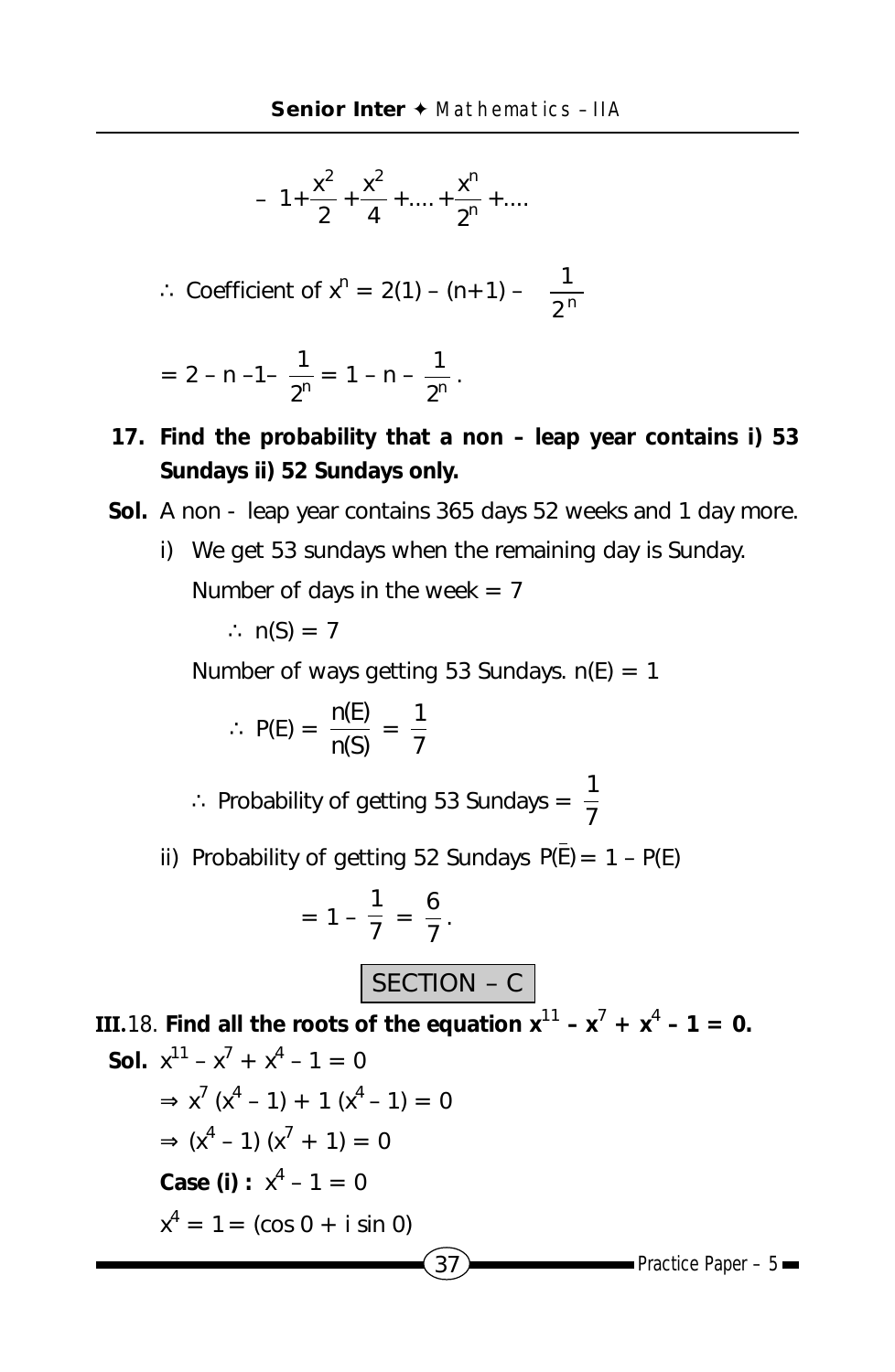$\Rightarrow$  x<sup>4</sup> = (cos 2k $\pi$  + i sin 2k $\pi$ )  $\therefore$  x = (cos 2kπ + i sin 2kπ)<sup>1/4</sup>  $\Rightarrow$  x = cis  $\frac{2\pi}{4}$  $\overline{1}$  $\left(\frac{2k\pi}{4}\right)^{n}$ l ( 2kπ  $\left(\frac{2k\pi}{4}\right)$  = cis  $\frac{k\pi}{2}$ , k = 0, 1, 2, 3.  $Case (ii): x^7 + 1 = 0$  $\Rightarrow$  x<sup>7</sup> = -1 = cos  $\pi$  + i sin  $\pi$  $\Rightarrow$  x<sup>7</sup> = cos (2k $\pi$  +  $\pi$ ) + i sin (2k $\pi$  +  $\pi$ )  $\therefore$  x = [cos (2k + 1)π + i sin (2k + 1)π]<sup>1/7</sup> ⇒ x = cis (2k + 1)  $\frac{\pi}{7}$ , k = 0, 1, 2, 3, 4, 5, 6 The values of x are cis 0 = 1, cis  $\frac{\pi}{2}$  = i, cis  $\pi$  = -1, cis  $\frac{3\pi}{2}$  = -i cis  $\frac{\pi}{7}$ , cis  $\frac{3\pi}{7}$ , cis  $\frac{5\pi}{7}$ , cis  $\pi = -1$  $= -1$ , cis  $\frac{1}{7}$  $9\pi$ , cis  $\frac{1}{7}$  $11π$ , cis  $\frac{1}{7}$  $13\pi$ i.e,  $\pm$  i,  $\pm$  1, cis  $\frac{\pi}{7}$ , cis  $\frac{3\pi}{7}$  $3\pi$ , cis  $\frac{1}{7}$  $5\pi$ , cis  $\frac{1}{7}$  $9\pi$ , cis  $\frac{1}{7}$  $11π$ and cis  $\frac{1}{7}$  $13\pi$ **19.** Solve the following equations  $x^4 - 10x^3 + 26x^2 - 10x + 1 = 0$ **Sol.** This is standard reciprocal equation. Dividing with  $x^2$  $10$ 

$$
x^{2} - 10x + 26 - \frac{10}{x} + \frac{1}{x^{2}} = 0
$$
\n
$$
\left(x^{2} + \frac{1}{x^{2}}\right) - 10\left(x + \frac{1}{x}\right) + 26 = 0 \dots (1)
$$
\nput  $a = x + \frac{1}{x}$ \n
$$
(38)
$$
Practice Paper - 5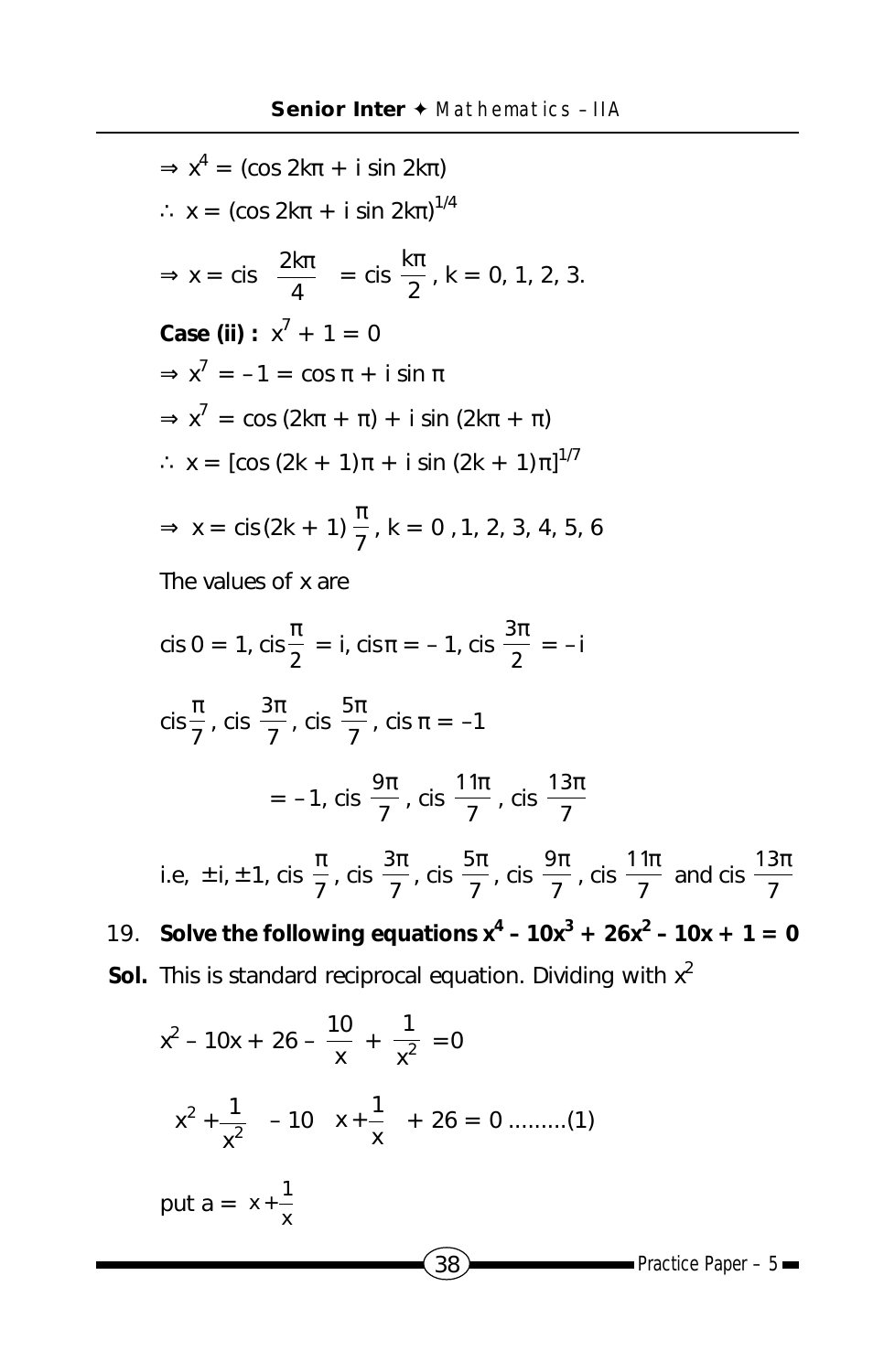$$
x^{2} + \frac{1}{x^{2}} = (x + \frac{1}{x})^{2} - 2 = a^{2} - 2
$$
  
\nSubstituting in (1)  
\n
$$
a^{2} - 2 - 10a + 26 = 0
$$
\n
$$
\Rightarrow a^{2} - 10a + 24 = 0 \Rightarrow (a - 4)(a - 6) = 0
$$
\n
$$
a = 4 \text{ or } 6
$$
\nCase (i)  $a = 4$   
\n
$$
x + \frac{1}{x} = 4
$$
\n
$$
\Rightarrow x^{2} + 1 = 4x \Rightarrow x^{2} - 4x + 1 = 0
$$
\n
$$
\Rightarrow x = \frac{4 \pm \sqrt{16 - 4}}{2} = \frac{4 \pm 2\sqrt{3}}{2} = 2 \pm \sqrt{3}
$$
\nCase (ii)  $a = 6$   
\n
$$
x + \frac{1}{x} = 6
$$
\n
$$
x^{2} + 1 = 6x
$$
\n
$$
x^{2} - 6x + 1 = 0
$$
\n
$$
x = \frac{6 \pm \sqrt{36 - 4}}{2} = \frac{6 \pm 4\sqrt{2}}{2}
$$
\n
$$
x = \frac{2(3 \pm 2\sqrt{2})}{2} = 3 \pm 2\sqrt{2}, 2 \pm \sqrt{3}
$$
\n
$$
\therefore \text{ The roots are } 3 \pm 2\sqrt{2}, 2 \pm \sqrt{3}
$$

 $(39)$  Practice Paper – 5 20. **If n is a positive integer and x is any nonzero real number,** then prove that  $C_0 + C_1 \frac{x}{2} + C_2 \frac{x^2}{3}$  $x^2$  $+C_3.\frac{R}{4}$  $\frac{x^3}{4}$  + .....  $+ C_n \cdot \frac{1}{n+1}$ xn  $\frac{1}{+1} = \frac{1}{(n+1)x}$  $(1 + x)^{n+1} - 1$ +  $+ x)^{n+1} -$ **Sol.**  $C_0 + \frac{C_1}{2}x + \frac{C_2}{3}x^2 + \dots + \frac{C_n}{n+1}x^n$  $C_0 + \frac{C_1}{2}x + \frac{C_2}{3}x^2 + \dots + \frac{C_r}{n+1}$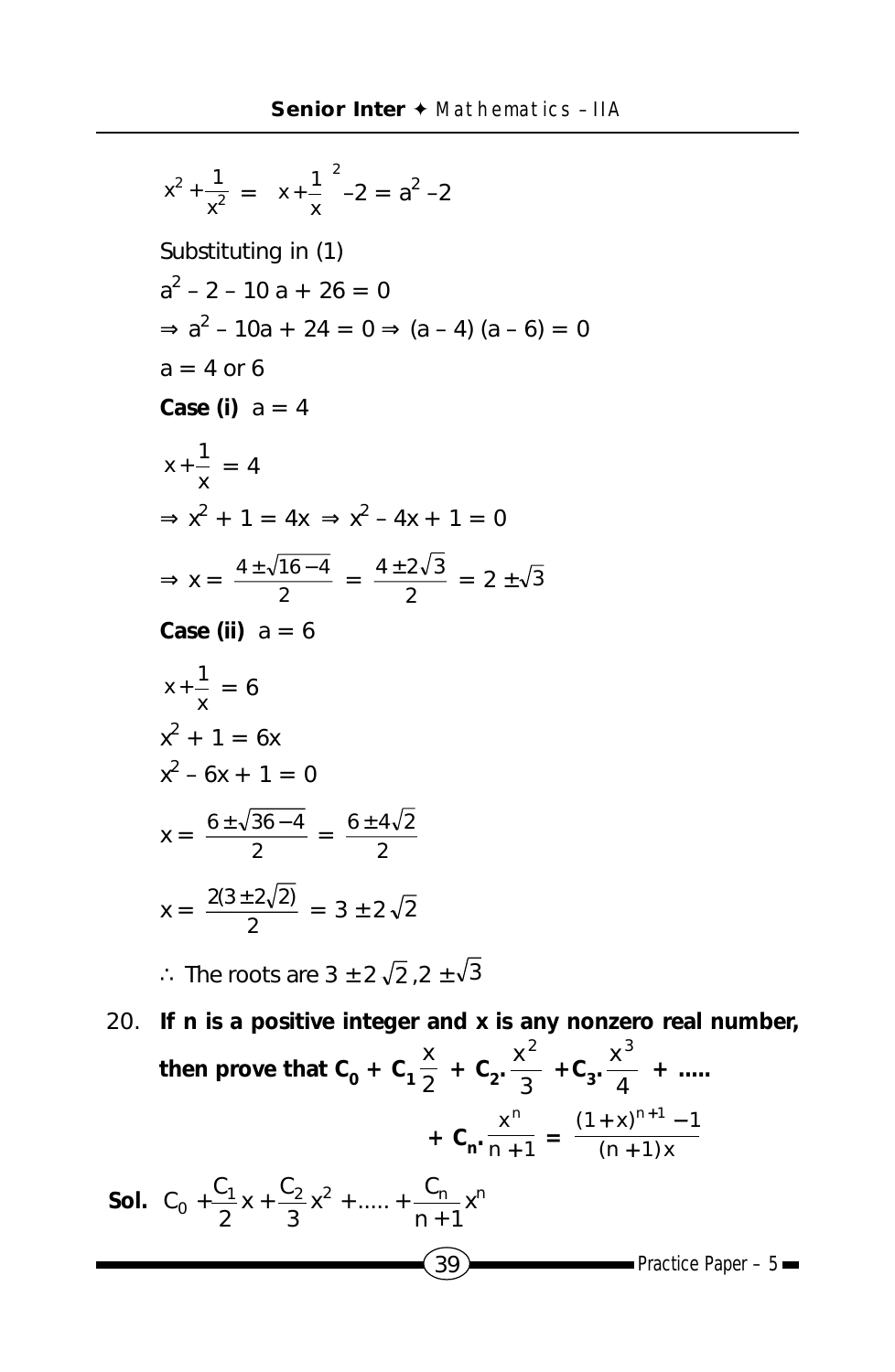$$
= {}^{n}C_{0} + \frac{1}{2} {}^{n}C_{1} x + \frac{1}{3} {}^{n}C_{2} x^{2} + .... + \frac{1}{n+1} {}^{n}C_{n} x^{n}
$$
\n
$$
= 1 + \frac{n}{1!} \frac{x}{2} + \frac{n(n-1)}{2!} \frac{x^{2}}{3} + .......
$$
\n
$$
= 1 + \frac{n}{2!} x^{1} + \frac{n(n-1)}{3!} x^{2} + .......
$$
\n
$$
= \frac{1}{(n+1)x} \left[ \frac{(n+1)x^{1}}{1!} + \frac{(n+1)n}{2!} x^{2} + \frac{(n+1)n(n-1)}{3!} x^{3} + .... \right]
$$
\n
$$
= \frac{1}{(n+1)x} \left[ {}^{n+1}C_{1} x + {}^{n+1}C_{2} x^{2} + {}^{n+1}C_{3} x^{3} + .... \right]
$$
\n
$$
= \frac{1}{(n+1)x} \left[ {}^{n+1}C_{1} x + {}^{n+1}C_{2} x^{2} + ......... + {}^{n+1}C_{n+1} x^{n+1} - 1 \right]
$$
\n
$$
= \frac{1}{(n+1)x} \left[ (1 + x)^{n+1} - 1 \right]
$$
\n
$$
\therefore C_{0} + C_{1} \cdot \frac{x}{2} + C_{2} \cdot \frac{x^{2}}{3} + .... + C_{n} \cdot \frac{x^{n}}{n+1} = \frac{(1+x)^{n+1} - 1}{(n+1)x}
$$
\n21. By neglectting  $x^{4}$  and higher powers of x, find an approximate value of  $\sqrt[3]{x^{2} + 64} - \sqrt[3]{x^{2} + 27} = (64 + x^{2})^{1/3} - (27 + x^{2})^{1/3}$ \n
$$
= (64)^{1/3} \left( 1 + \frac{x^{2}}{64} \right)^{1/3} - (27)^{1/3} \left( 1 + \frac{x^{2}}{27} \right)^{1/3}
$$
\n
$$
= 4 \left( 1 + \frac{x^{2}}{12^{2}} \right) - 3 \left( 1 + \frac{x^{2}}{81} \right).
$$
\n(By neglectting  $x^{4}$  and higher powers of x)  
\n

**Color**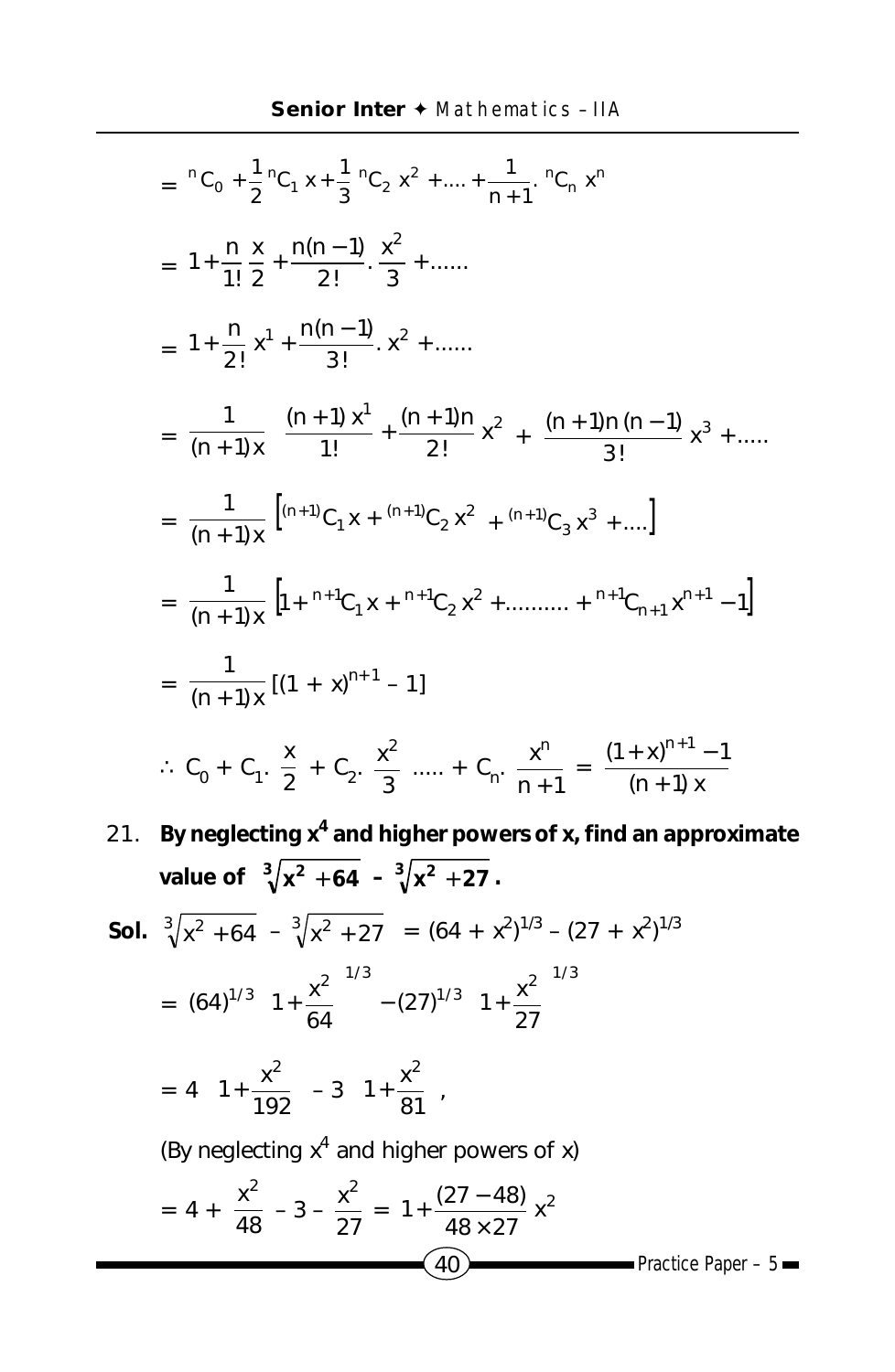$$
= 1 + \left(\frac{-21}{48 \times 27}\right) x^2 = 1 - \frac{7x^2}{432} \Rightarrow 1 - \frac{7}{432} x^2
$$

$$
\therefore \sqrt[3]{x^2 + 64} - \sqrt[3]{x^2 + 27} = 1 - \frac{7}{432} x^2
$$

- 22. If each of the observations  $x_1, x_2, \ldots, x_n$  is increased by k, **where k is a positive or negative number, then show that the variance remains unchanged.**
- **Sol.** Let  $\bar{x}$  be the mean of  $x_1, x_2, ..., x_n$ . Then their variance is given

by 
$$
\sigma_1^2 = \frac{1}{n} \sum_{i=1}^n (x_i - \bar{x})^2
$$

If to each observation we add a constant k, then the new (changed) observations will be  $y_i = x_i + k$ 

Then the mean of the new observations  $\bar{y} = \frac{1}{n} \sum_{i=1}^{n}$ = n  $i = 1$  $\frac{1}{n}\sum_{i=1}^{n}y_i$  $\bar{y} = \frac{1}{x}$ 

$$
= \frac{1}{n} \sum_{i=1}^{n} (x_i + k) = \frac{1}{n} \left[ \sum_{i=1}^{n} x_i + \sum_{i=1}^{n} k \right] = \frac{1}{n} \sum_{i=1}^{n} x_i + \frac{1}{n} (nk) = \overline{x} + k
$$

The variance of the new observations =  $\sigma_2^2 = \frac{1}{n} \sum_{i=1}^n$  $\sigma_2^2 = -2(y_1$ n  $i = 1$  $\frac{2}{2} = \frac{1}{n} \sum_{i=1}^n (y_i - \bar{y})^2$ 1

$$
= \frac{1}{n}\sum_{i=1}^{n}(x_i + k - \overline{x} - k)^2
$$
, using (1) and (2) =  $\frac{1}{n}(x_i - \overline{x})^2 = \sigma_2^1$ 

23. **A fair die is rolled. Consider the events. A = {1, 3, 5},B ={2, 3} and C = {2, 3, 4, 5}. Find i) P(A** ∩ **B), P( A** ∪ **B)**

ii) 
$$
P\left(\frac{A}{B}\right), P\left(\frac{B}{A}\right)
$$
 iii)  $P\left(\frac{A}{C}\right), P\left(\frac{C}{A}\right)$  iv)  $P\left(\frac{B}{C}\right), P\left(\frac{C}{B}\right)$ 

**Sol.** A fair die is rolled P(A)  $= \frac{3}{6} = \frac{1}{2}$  $\frac{3}{6}$  =

 $41$  Practice Paper – 5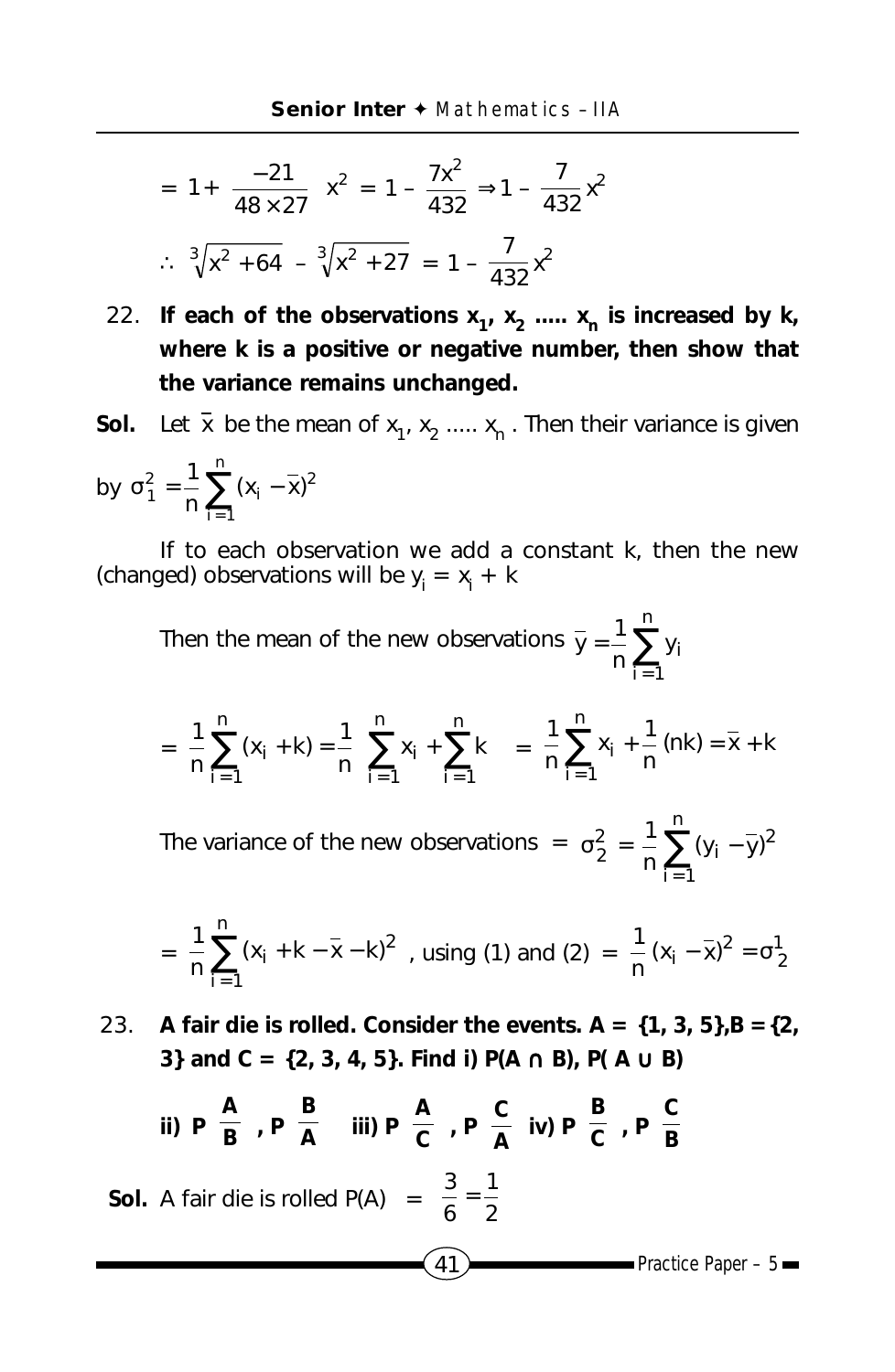|    | $P(B) = \frac{2}{6} = \frac{1}{2}$                                                                                        |                         |
|----|---------------------------------------------------------------------------------------------------------------------------|-------------------------|
|    | $P(C) = \frac{4}{6} = \frac{2}{2}$                                                                                        |                         |
|    | $n(S) = 6^1 = 6$                                                                                                          |                         |
|    | Givne A = {1, 3, 5}, B = {2, 3}, C = {2, 3, 4, 5}                                                                         |                         |
| i) | $A \cap B = \{3\} P(A \cap B) = P\{3\} = \frac{1}{6}$                                                                     |                         |
|    | $\therefore$ P(A $\cap$ B) = $\frac{1}{6}$                                                                                |                         |
|    | $(A \cup B) = \{1, 2, 3, 5\}$                                                                                             |                         |
|    | $n (A \cup B) = 4$                                                                                                        |                         |
|    | $n(S) = 6$                                                                                                                |                         |
|    | $P(A \cup B) = \frac{4}{6} = \frac{2}{3}$                                                                                 |                         |
|    | ii) $P\left(\frac{A}{B}\right) = \frac{P(A \cap B)}{P(B)} = \frac{\frac{1}{6}}{\frac{1}{2}} = \frac{1}{2}$                |                         |
|    | $P\left(\frac{B}{A}\right) = \frac{P(B \cap A)}{P(A)} = \frac{\frac{1}{6}}{\frac{1}{2}} = \frac{1}{3}$                    |                         |
|    | iii) $P\left(\frac{A}{C}\right) = \frac{P(A \cap C)}{P(C)} = \frac{\frac{2}{6}}{\frac{4}{6}} = \frac{2}{4} = \frac{1}{2}$ |                         |
|    | $\therefore$ A $\cap$ C = {3, 5}                                                                                          |                         |
|    | $P\left(\frac{C}{A}\right) = \frac{P(A \cap C)}{P(A)} = \frac{\frac{2}{6}}{\frac{3}{2}} = \frac{2}{3}$                    |                         |
|    | 42                                                                                                                        | Practice Paper $-5$ $-$ |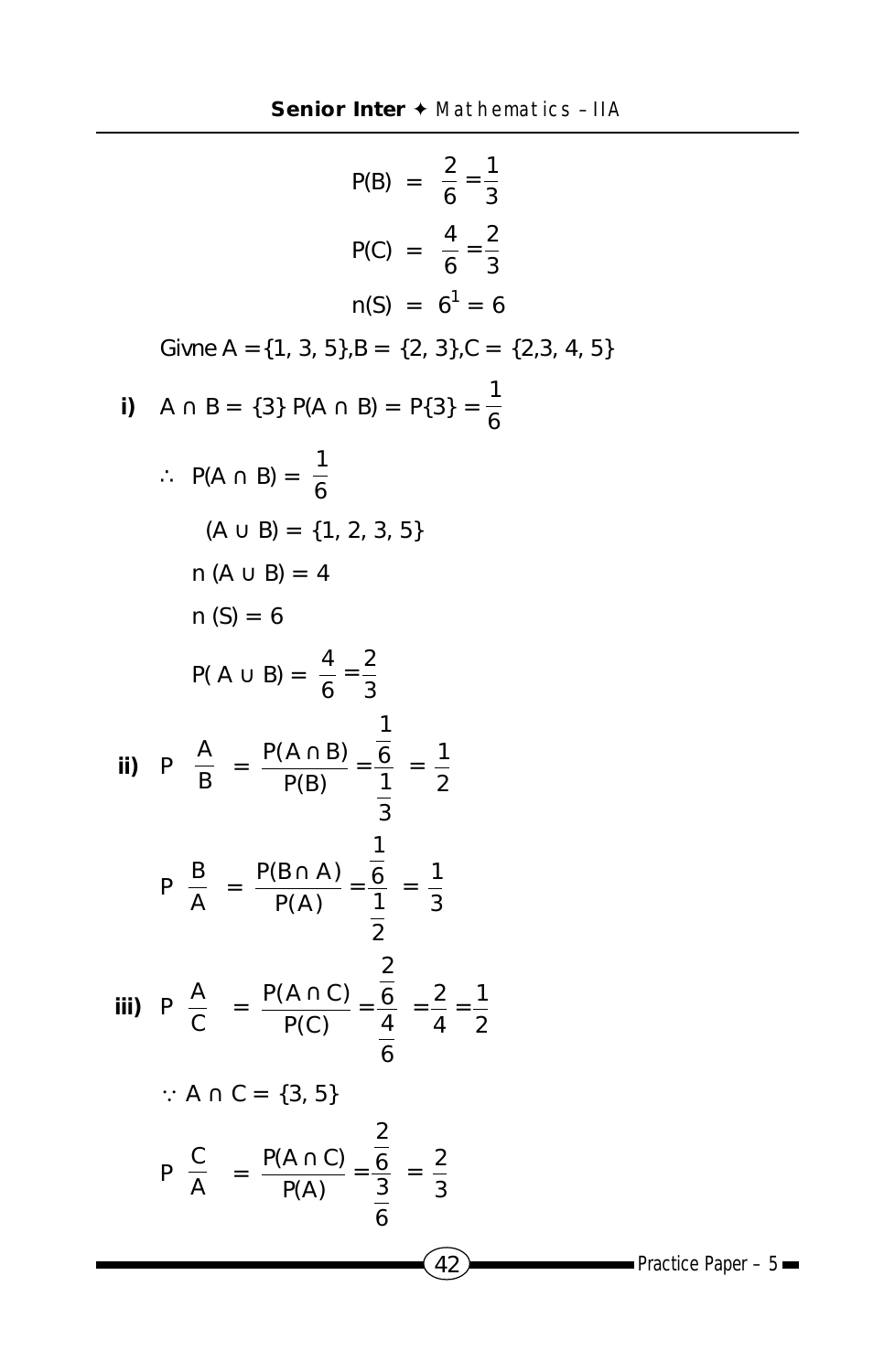iv) 
$$
P\left(\frac{B}{C}\right) = \frac{P(B \cap C)}{P(C)} = \frac{\frac{2}{6}}{\frac{4}{6}} = \frac{1}{2}
$$
  
\n $\therefore B \cap C = \{2, 3\}$   
\n $P\left(\frac{C}{B}\right) = \frac{P(C \cap B)}{P(B)} = \frac{\frac{2}{6}}{\frac{2}{6}} = 1$ 

**24. A random variable X has the following probability distribution.**

| $X = x$ |  | 0 1 2 3 4 | $5^{\circ}$ |                                                                   |
|---------|--|-----------|-------------|-------------------------------------------------------------------|
|         |  |           |             | $ P(X = x) 0 \, k \,  k  2k \,  2k  3k \, k^2 \,  2k^2  7k^2 + k$ |

Find i) k ii) the mean and iii)  $P(0 < X < 5)$ .

**Sol.** Sum of the probabilities = 1

$$
0 + k + 2k + 2k + 3k + k^{2} + 2k^{2} + 7k^{2} + k = 1
$$
  
\n
$$
\Rightarrow 10k^{2} + 9k = 1
$$
  
\n
$$
\Rightarrow 10k^{2} + 9k - 1 = 0
$$
  
\n
$$
\Rightarrow 10k(k + 1) - 1(k + 1) = 0
$$
  
\n
$$
\Rightarrow (10k - 1)(k + 1) = 0
$$
  
\n
$$
k = \frac{1}{10}, -1
$$
  
\nSince k > 0  
\n
$$
\therefore k = \frac{1}{10}
$$
  
\n
$$
i) \quad k = \frac{1}{10}
$$

 $(43)$  Practice Paper – 5